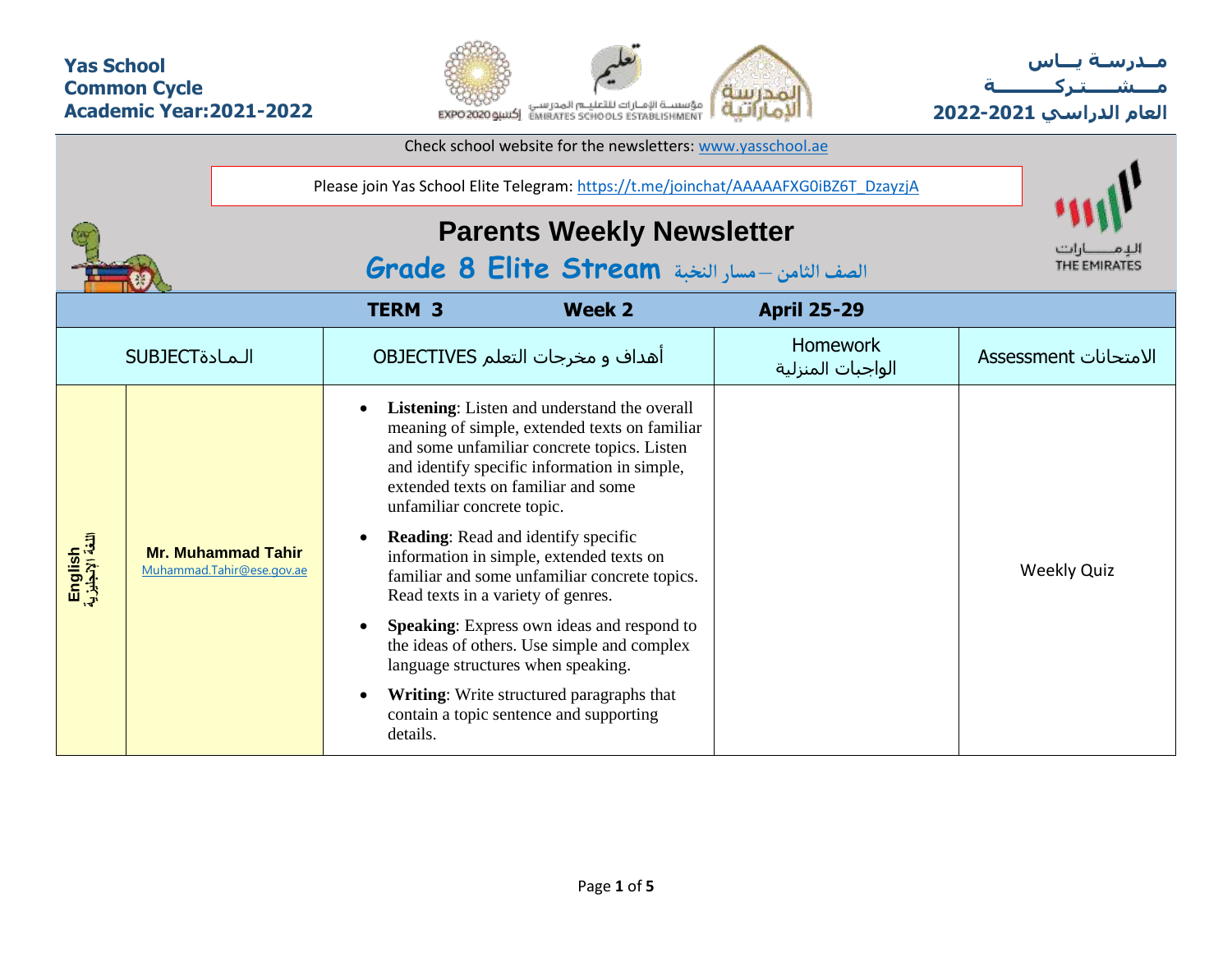| Math<br>الرياضيات                                                | <b>Mr. Mohammad Bassam</b><br>(8G)<br>mohammadb.hassan@ese.gov.<br>ae | <b>Module 12 – Logical Arguments and Line</b><br><b>Relationships</b><br>M12L3 - Deductive Reasoning<br>$M12L4 - Writing$ Proofs<br>M12L5 - Proving Segment Relationships<br>$\bullet$<br>M12L6 - Proving Angle Relationships<br>$\bullet$ | On ALEKS                             | <b>Weekly Pop-Quiz</b><br>Covered lessons:<br>(M12L1, M12L2) on<br>Thursday 28th April 2022 |
|------------------------------------------------------------------|-----------------------------------------------------------------------|--------------------------------------------------------------------------------------------------------------------------------------------------------------------------------------------------------------------------------------------|--------------------------------------|---------------------------------------------------------------------------------------------|
| Math<br>الرياضيات                                                | <b>Mr. Raju (8E &amp; 8F)</b><br>Nagaraju. Boyina@ese.gov.ae          | $M12L3 - Deductive Reasoning$<br>$\bullet$<br>M12L4 - Writing Proofs<br>$\bullet$<br>M12L5 – Proving Segment Relationships<br>$\bullet$<br>M12L6 – Proving Angle Relationships<br>$\bullet$                                                | Homework will be given<br>in ALEKS   | <b>Weekly Pop-Quiz</b><br>(M12L1, M12L2) on<br>Thursday 28th April 2022                     |
| <b>Science</b><br>العلوم                                         | <b>Mr. Mariam (8E, 8F, 8G)</b><br>Carl.Addison@ese.gov.ae             | <b>M19L1 - CHEMICAL CHANGES</b><br>$\bullet$<br>M19L2- CLASSIFY CHEMICAL REACTIONS<br>$\bullet$<br>M19L3- CHEMICAL REACTIONS AND ENERGY<br>$\bullet$<br>M19L4 - CHEMICAL RATES AND<br>$\bullet$<br><b>EQUILIBRIUM</b>                      |                                      | <b>WEEKLY POP QUIZ</b>                                                                      |
|                                                                  | المعلم حلمي (بنين)<br>Helmi.Belauesmi@moe.gov.ae                      | • رواية ذنب اسمه طوّاف الفصول (3-4-5)                                                                                                                                                                                                      | حل الأنشطة على LMS                   |                                                                                             |
| Arabic<br>اللغة العربية                                          | المعلّمة هناء (بنات+بنين)<br>Hana.alsuwaidi@ese.gov.ae                | • رواية ذئب اسمه طواف الفصل ( 1-2-3-4)                                                                                                                                                                                                     | حل منصة ألف<br>وإكمال الأنشطة في LMS |                                                                                             |
| Islamic<br>التربية<br>الإسلامية                                  | المعلمة عائشة العلوى (بنات)<br>ayesha.alalawi@ese.gov.ae              | • الاقتداء في الخير                                                                                                                                                                                                                        | حل الأنشطة LMS                       | حفظ سورة يس (55/63)                                                                         |
| الدراسات الاجتماعية<br>والتربية الأخلاقية<br>Social Studies + ME | المعلمة جيهان حافظ<br>gihan.hafez@ese.gov.ae                          | النباتات الجبلية في دولة الأمارات العربية المتحدة                                                                                                                                                                                          | حل أنشطة منصة LMS                    | الانتهاء من كتابة تقرير ومضات من<br>فكر محمد بن راشد بأختيار 20<br>صفحة وتلخيصهم فى صفحتين  |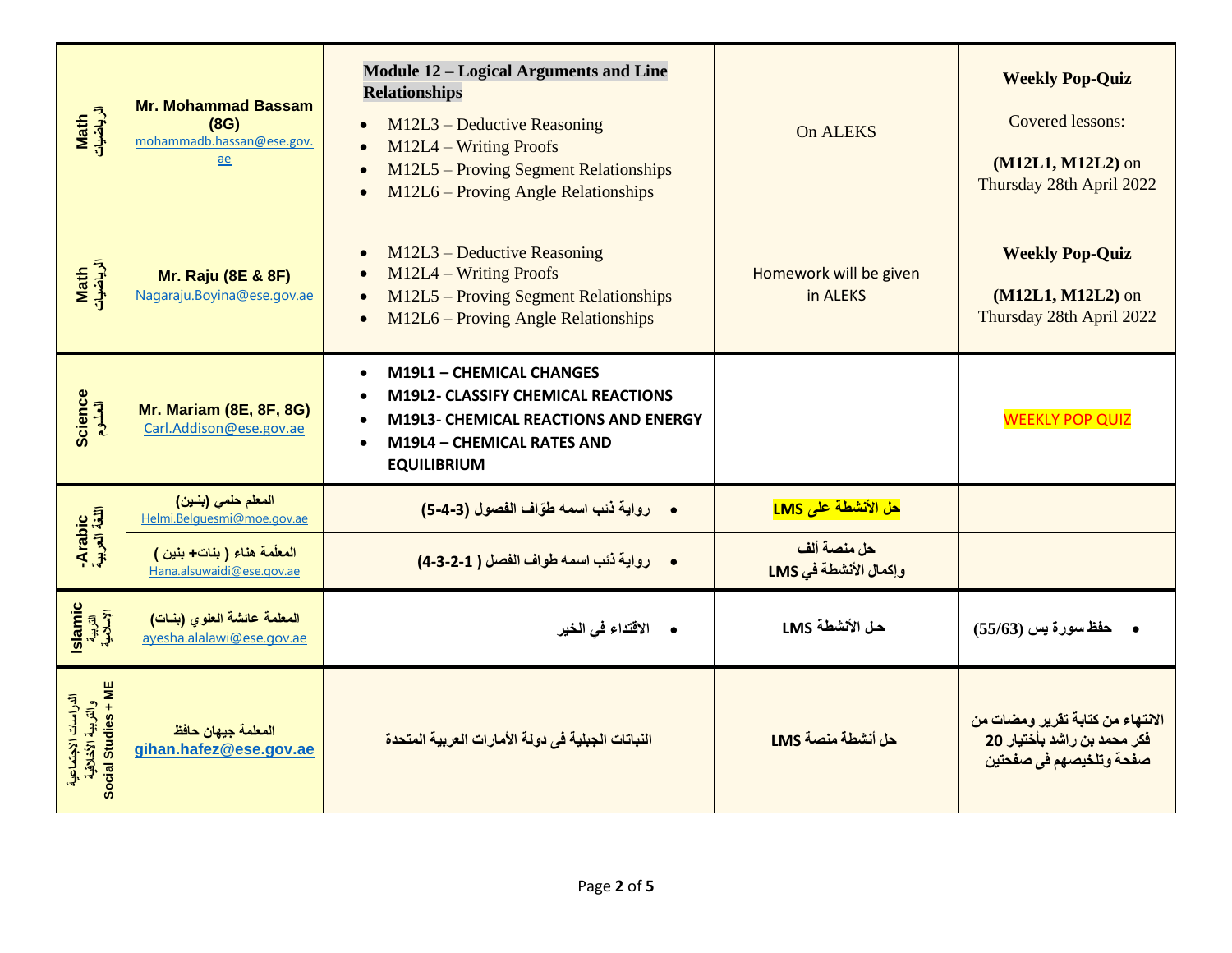| التصعيم والتكنولوجيو<br>$\overline{a}$                     | المعلمة رولا (8E,8F,8G)<br>rola.mohamed@ese.gov.ae                        | Integrate sequences, conditionals and loops<br>$\overline{\phantom{m}}$<br>into a program.<br>Construct a program using operations to<br>$\overline{\phantom{0}}$<br>change the value of appropriately names<br>variables.<br>Create pseudocode and flowcharts to<br>$\overline{\phantom{m}}$<br>represent algorithms for complex<br>programming problems.<br>Prepare a solution from the decomposed<br>parts of a problem to facilitate the design,<br>implementation and review of a program. | <b>Activities on LMS</b><br><b>Self-Learning Unit on LMS</b> |  |
|------------------------------------------------------------|---------------------------------------------------------------------------|-------------------------------------------------------------------------------------------------------------------------------------------------------------------------------------------------------------------------------------------------------------------------------------------------------------------------------------------------------------------------------------------------------------------------------------------------------------------------------------------------|--------------------------------------------------------------|--|
| <b>Drama</b><br>$\sum_{i=1}^{n}$                           | المعلم محمود صابر (بنين)<br>mahmoud.hmohamed@ese.gov.<br>$\underline{ae}$ | مراجعة ما تم إنجازه بالتيرم السابق                                                                                                                                                                                                                                                                                                                                                                                                                                                              |                                                              |  |
|                                                            | المعلمة فاطمة (بنات)<br>fatma.abdelaziz@ese.gov.ae                        | مراجعة ما تم إنجازه بالتيرم السابق                                                                                                                                                                                                                                                                                                                                                                                                                                                              |                                                              |  |
| Music<br>موسیقی                                            | المعلم سلمان (بنين)<br>Selmen.zenned@ese.gov.ae                           | الفرق الموسيقية أنواعها و مكوناتها                                                                                                                                                                                                                                                                                                                                                                                                                                                              |                                                              |  |
|                                                            | المعلمة رحمه (بنات)<br>Rahma.Mehrez@moe.gov.ae                            | الموسيقى في المجتمع- التواصل                                                                                                                                                                                                                                                                                                                                                                                                                                                                    |                                                              |  |
|                                                            | المعلمة فاتن (بنين)<br>faten.koussa@ese.gov.ae                            | عالم الأخشاب                                                                                                                                                                                                                                                                                                                                                                                                                                                                                    |                                                              |  |
| Visual Art<br>الفنون البصرية                               | المعلمة جيهان (بنات)<br>gehan.elhawy@ese.gov.ae                           | عالم الأخشاب                                                                                                                                                                                                                                                                                                                                                                                                                                                                                    |                                                              |  |
|                                                            | Mr. Wassim (Boys)<br>wassim.khouaja@ese.gov.ae                            | <b>Healthy food</b>                                                                                                                                                                                                                                                                                                                                                                                                                                                                             | <b>SELF LEARNING IN LMS</b>                                  |  |
| Health & Physical<br>Education<br>التربية الرياضية والصحية | Ms. Sabiha (Girls)<br>sabiha.alkerwi@ese.gov.ae                           | <b>New sports unit:</b><br>Getting to know a new sport and being able<br>to apply its skills                                                                                                                                                                                                                                                                                                                                                                                                    | <b>SELF LEARNING IN LMS</b>                                  |  |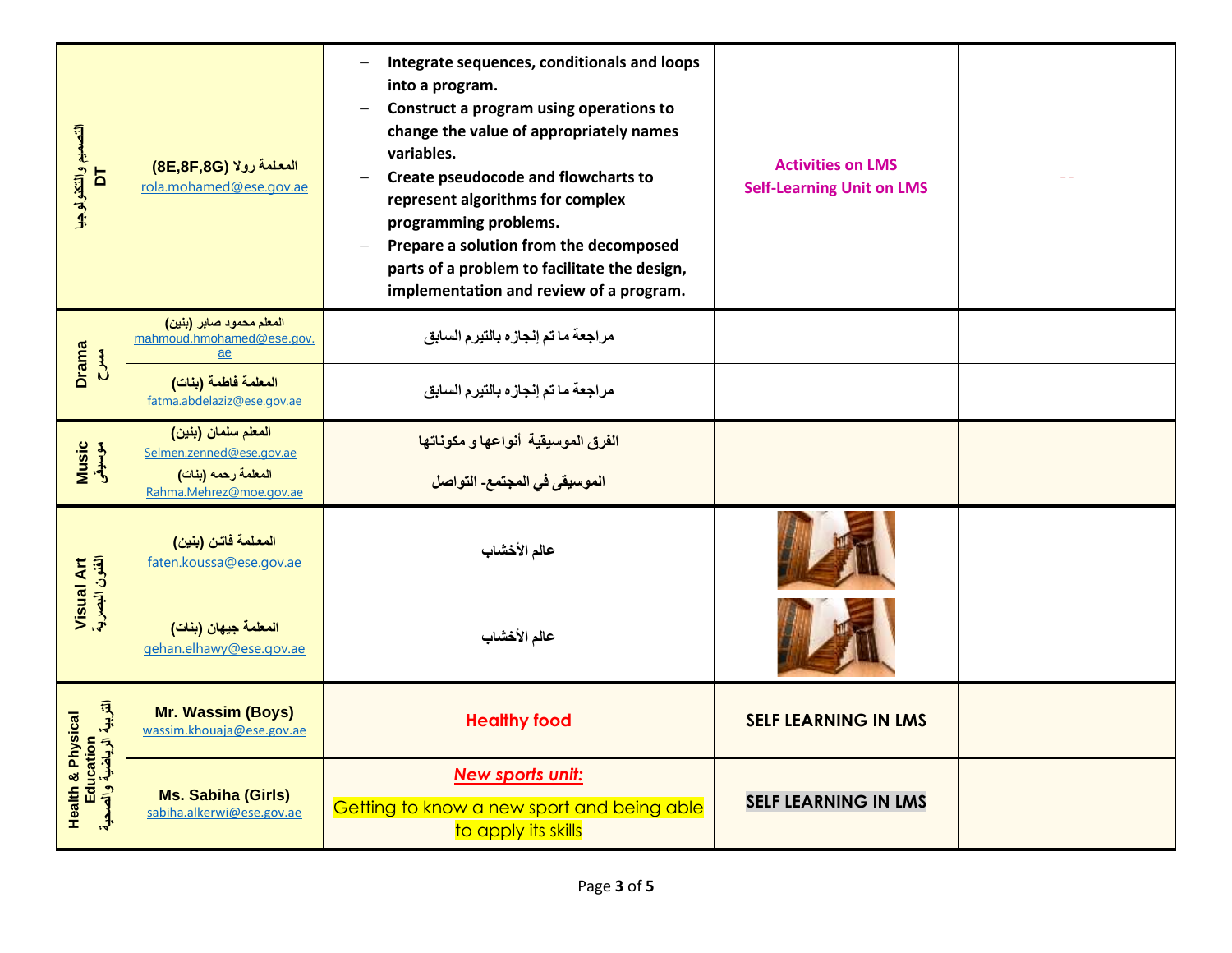| Mandarin<br>البرنامج الصيني                                                                                                                                             |                                                                                                                                                                                                                                                                                                                                            |                | Mr. Yi Zeng (Boys)<br>Yi.Zeng@ese.gov.ae |                |   |                | 1. Be able to know words about places: 医院、<br>学校、食堂、饭店、公司<br>2. Be able to use the structure: " $#$ zai+place+<br>to do sth" to express an action happened in a<br>place.<br>3. Be able to write character: 问      |    |    |    |    |    |    |                          |                       |    |                    | Word-wall practice |    |    |    |    |    |    |    |    |    |    |                 |    |    |
|-------------------------------------------------------------------------------------------------------------------------------------------------------------------------|--------------------------------------------------------------------------------------------------------------------------------------------------------------------------------------------------------------------------------------------------------------------------------------------------------------------------------------------|----------------|------------------------------------------|----------------|---|----------------|--------------------------------------------------------------------------------------------------------------------------------------------------------------------------------------------------------------------|----|----|----|----|----|----|--------------------------|-----------------------|----|--------------------|--------------------|----|----|----|----|----|----|----|----|----|----|-----------------|----|----|
|                                                                                                                                                                         | <b>Ms. Li Shuai (Girls)</b><br>Shuai.Li@ese.gov.ae                                                                                                                                                                                                                                                                                         |                |                                          |                |   |                | 1. Be able to know words about places: 医院、<br>学校、食堂、饭店、公司<br>2. Be able to use the structure: " $#$ zai+place+<br>to do sth" to express an action happened in a<br>place.<br>3. Be able to write character: $\Box$ |    |    |    |    |    |    |                          |                       |    | Word-wall practice |                    |    |    |    |    |    |    |    |    |    |    |                 |    |    |
| مواعيد الفحوصات الدوريــة التي يجـب إجـراؤها للطلبــة خــلال الفصل الثالث من العام الدراسي 2021-2022 م                                                                  |                                                                                                                                                                                                                                                                                                                                            |                |                                          |                |   |                |                                                                                                                                                                                                                    |    |    |    |    |    |    |                          |                       |    |                    |                    |    |    |    |    |    |    |    |    |    |    |                 |    |    |
| إبريل April<br>1<br>$\overline{2}$<br>5<br>6<br>3<br>$\overline{4}$                                                                                                     |                                                                                                                                                                                                                                                                                                                                            |                |                                          |                |   | $\overline{7}$ | 8                                                                                                                                                                                                                  | 9  | 10 | 11 | 12 | 13 | 14 | 15                       | 16                    | 17 | 18                 | 19                 | 20 | 21 | 22 | 23 | 24 | 25 | 26 | 27 | 28 | 29 | 30 <sup>°</sup> |    |    |
| مايو May                                                                                                                                                                | $\mathbf{1}$                                                                                                                                                                                                                                                                                                                               | $\overline{2}$ | 3                                        | $\overline{4}$ | 5 | 6              | $\overline{7}$                                                                                                                                                                                                     | 8  | 9  | 10 | 11 | 12 | 13 | 14                       | 15                    | 16 | 17                 | 18                 | 19 | 20 | 21 | 22 | 23 | 24 | 25 | 26 | 27 | 28 | 29              | 30 | 31 |
| يونيو June                                                                                                                                                              | 5<br>6<br>8<br>9<br>11<br>12<br>13<br>14<br>15<br>$\mathbf{1}$<br>$\overline{2}$<br>3<br>4<br>$\overline{7}$<br>10<br>16                                                                                                                                                                                                                   |                |                                          |                |   |                |                                                                                                                                                                                                                    | 17 | 18 | 19 | 20 | 21 | 22 | 23                       | 24                    | 25 | 26                 | 27                 | 28 | 29 | 30 |    |    |    |    |    |    |    |                 |    |    |
| يجب إجراء الـفحص والحصـول على نتيجـة سـلـبيـة لا تتجــاوز مـدة 96 ساعـة في بـدايـة الـفـصـل الدراسي قـبـل الدخـول إلى المبنى المدرسي.                                   |                                                                                                                                                                                                                                                                                                                                            |                |                                          |                |   |                |                                                                                                                                                                                                                    |    |    |    |    |    |    | <u>96 ساعة</u>           |                       |    |                    |                    |    |    |    |    |    |    |    |    |    |    |                 |    |    |
| يجب إجراء الفحص الدوري <mark>شـهريًا</mark> (الفحص المخبري الـPCR) للطـلبة <mark>من فـئـة ما دون 16 عامـًا</mark> . (و يتـطـلب إجـراء الفحص قـبـل إنقضـاء مـدة الشهـر). |                                                                                                                                                                                                                                                                                                                                            |                |                                          |                |   |                |                                                                                                                                                                                                                    |    |    |    |    |    |    |                          | <mark>كل شىھىر</mark> |    |                    |                    |    |    |    |    |    |    |    |    |    |    |                 |    |    |
| يجب إجراء الفحص الدوري <mark>كل أسبوعين</mark> (الفحص المخبري الـPCR) <mark>للطلبة من فئة 16 عامـًا فما فوق</mark> . (و يتطلب إجراء الفحص قبل إنقضـاء مـدة الأسبـوعين). |                                                                                                                                                                                                                                                                                                                                            |                |                                          |                |   |                |                                                                                                                                                                                                                    |    |    |    |    |    |    | <mark>كل أسسبوعين</mark> |                       |    |                    |                    |    |    |    |    |    |    |    |    |    |    |                 |    |    |
|                                                                                                                                                                         |                                                                                                                                                                                                                                                                                                                                            |                |                                          |                |   |                |                                                                                                                                                                                                                    |    |    |    |    |    |    |                          |                       |    |                    |                    |    |    |    |    |    |    |    |    |    |    |                 |    |    |
|                                                                                                                                                                         | التطعيم إلـزامي للطلبة الـذين يبلـغون من العمر 16 سنة فمـا فـوق فـقط ، وغير إلزامي للـطـلـبة دون سن 16 سنة (اختياري ويـوصي به).<br>يجب تسليم نسخـة مطـبوعـة من تـقـرير نتيجة الفحـص السلبية والمستخـرج من تـطـبيـق الحـصـن لمربي/ة الصف_<br>يجب تسليم نسخــة مطبوعــة من تــقـرير التـطـعـيم والمستخـرج من تـطـبيـق الحـصـن لمربـي/ة الصف_ |                |                                          |                |   |                |                                                                                                                                                                                                                    |    |    |    |    |    |    |                          |                       |    |                    |                    |    |    |    |    |    |    |    |    |    |    |                 |    |    |

و فيما يأتي مواعيد وموقع الفحص المعتمد للطلبة ولأعضاء الكادر التعليمي بمدرسة ياس:

المكان: مركز الفحص بمدرسة الأصايل

<u>الأوقات:</u> يومي السبت والأحد من التاسعة صباحًا وحتى التاسعة مساءً ٍ<br>ءُ